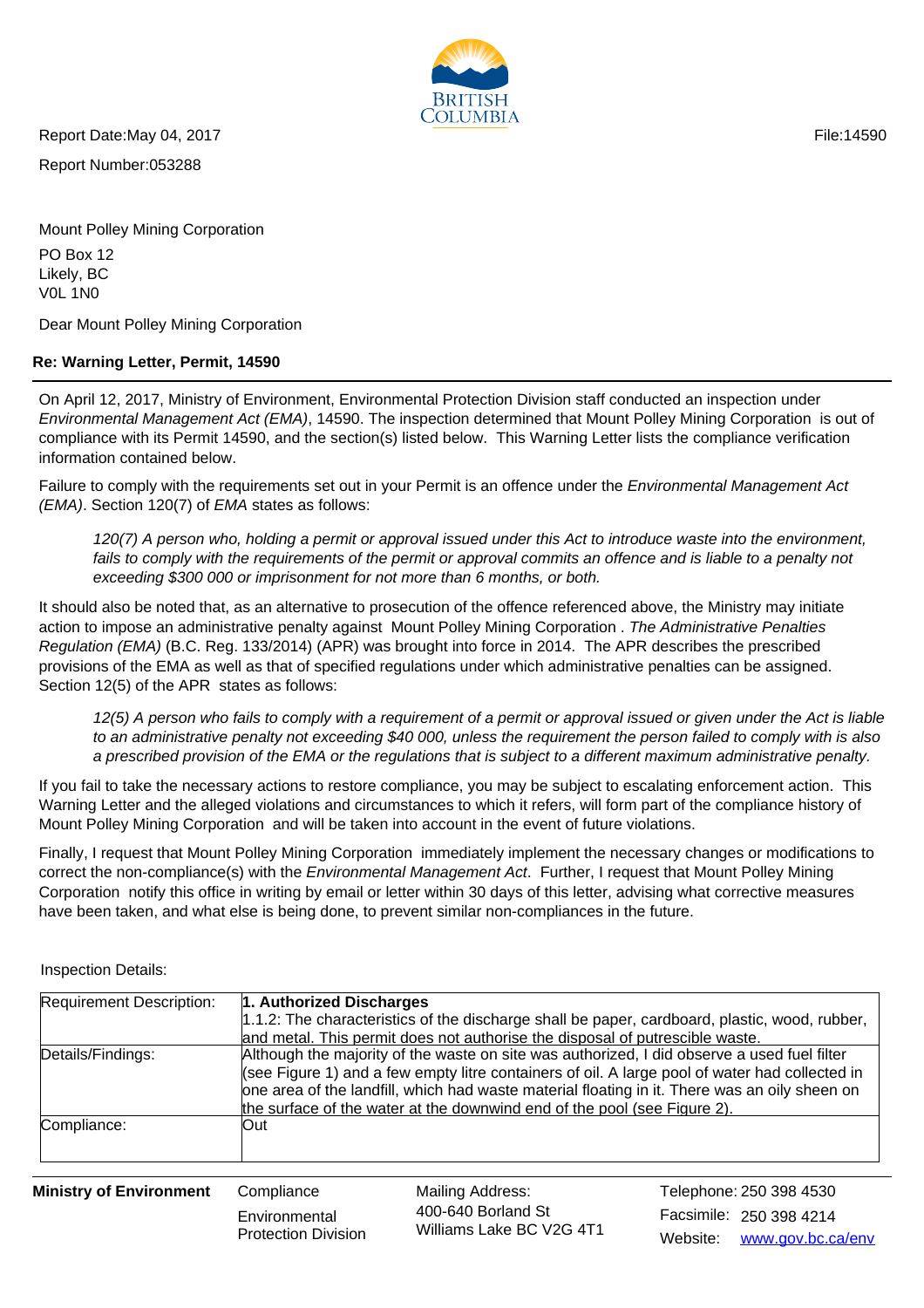| Actions to be taken:     |                                                                                                                                                                                                                                                                                                                                                                                                                                                                                                                                                                                                                                                                                                                                                                                                                                               |  |
|--------------------------|-----------------------------------------------------------------------------------------------------------------------------------------------------------------------------------------------------------------------------------------------------------------------------------------------------------------------------------------------------------------------------------------------------------------------------------------------------------------------------------------------------------------------------------------------------------------------------------------------------------------------------------------------------------------------------------------------------------------------------------------------------------------------------------------------------------------------------------------------|--|
| Requirement Description: | 2. General Requirements 2.3 Landfill Operation<br>2.3: The Permittee shall maintain the landfill and apply cover material at least once per<br>month. The Regional Waste Manager may vary the frequency of covering or issue specific<br>operating instructions when circumstances affect normal operation. Refuse shall not be<br>allowed to obstruct drainage works at the site.                                                                                                                                                                                                                                                                                                                                                                                                                                                            |  |
| Details/Findings:        | Since the inspection in June 2016, efforts have been made to reduce the size of the slope.<br>Part of the landfill (including the slope) appears to have been filled and permanently<br>covered. The remaining active area has been lowered, reducing the extent of the slope. A<br>large hole has been excavated to the rear of the landfill, which following freshet, has filled<br>with water. At the time of the inspection, waste was observed floating in the water and an<br>oily sheen was evident at the downwind end of the pond (see Figure 2). Though the slope<br>was smaller, the waste at the open face of the slope had not been covered (this issue was<br>raised as part of the June 2016 inspection - IR28991). At the time of the inspection, the<br>landfill could not be considered to have been adequately maintained. |  |
| Compliance:              | Out                                                                                                                                                                                                                                                                                                                                                                                                                                                                                                                                                                                                                                                                                                                                                                                                                                           |  |
| Actions to be taken:     | Provide an action plan, including timeline, detailing planned measures to address the issues<br>of cover application and standing water at the site. Once the issues have been addressed,<br>please provide photographic records of the improvements.                                                                                                                                                                                                                                                                                                                                                                                                                                                                                                                                                                                         |  |
| Requirement Description: | 2. General Requirements 2.5 Site Preparation and Restoration<br>2.5: Provision of fencing, site access, vehicle safety barriers, surface water diversionary<br>works, firebreaks and site restoration as required, shall be carried out to the satisfaction of<br>the Regional Waste Manager.                                                                                                                                                                                                                                                                                                                                                                                                                                                                                                                                                 |  |
| Details/Findings:        | While some of the water in the newly excavated hole will have resulted from snowmelt in the<br>immediate area, the surface water diversion works appeared insufficient to prevent surface<br>run-off from entering the site. The excavated area is lower lying than much of the area<br>surrounding it and without adequate surface water diversion works, has filled with water (see<br>Figure 2).                                                                                                                                                                                                                                                                                                                                                                                                                                           |  |
| Compliance:              | Out                                                                                                                                                                                                                                                                                                                                                                                                                                                                                                                                                                                                                                                                                                                                                                                                                                           |  |
| Actions to be taken:     |                                                                                                                                                                                                                                                                                                                                                                                                                                                                                                                                                                                                                                                                                                                                                                                                                                               |  |
| Requirement Description: | 2. General Requirements 2.6 Segregation of Recyclable Materials<br>2.6: The Permittee shall segregate in a separate area and recycle uncontaminated: metals<br>greater than 5kg, paper, cardboard, and tires of less than or equal to 16.5 inch rim size. All<br>recyclable waste shall be removed from the site before mine closure. The Regional Waste<br>Manager my add more materials to the list of recyclable materials if practical means for<br>recycling new materials develop.                                                                                                                                                                                                                                                                                                                                                      |  |
| Details/Findings:        | Metals greater than 5 kg are segregated from the waste stream and stockpiled near to the<br>Molybdenum Plant. Containers for waste paper and cardboard have been located at the<br>office building, the pit shop and the warehouse.                                                                                                                                                                                                                                                                                                                                                                                                                                                                                                                                                                                                           |  |
| Compliance:              | In                                                                                                                                                                                                                                                                                                                                                                                                                                                                                                                                                                                                                                                                                                                                                                                                                                            |  |
| Actions to be taken:     |                                                                                                                                                                                                                                                                                                                                                                                                                                                                                                                                                                                                                                                                                                                                                                                                                                               |  |
| Requirement Description: | 2. General Requirements 2.7 Putrescible Wastes<br>2.7: All putrescible waste stored outdoors shall be contained at the site in bear proof<br>containers and transported off site for disposal to a site authorised for disposal of municipal<br>lwaste.                                                                                                                                                                                                                                                                                                                                                                                                                                                                                                                                                                                       |  |
| Details/Findings:        | No putrescible waste was observed at the landfill site, at the time of inspection. Putrescible<br>waste is stored in a bear proof container near the administration building, before<br>transportation off site for disposal.                                                                                                                                                                                                                                                                                                                                                                                                                                                                                                                                                                                                                 |  |
| Compliance:              | In                                                                                                                                                                                                                                                                                                                                                                                                                                                                                                                                                                                                                                                                                                                                                                                                                                            |  |
| Actions to be taken:     |                                                                                                                                                                                                                                                                                                                                                                                                                                                                                                                                                                                                                                                                                                                                                                                                                                               |  |

**Ministry of Environment** Compliance

**Environmental** Protection Division Mailing Address: Facsimile: 250 398 4214 400-640 Borland St Williams Lake BC V2G 4T1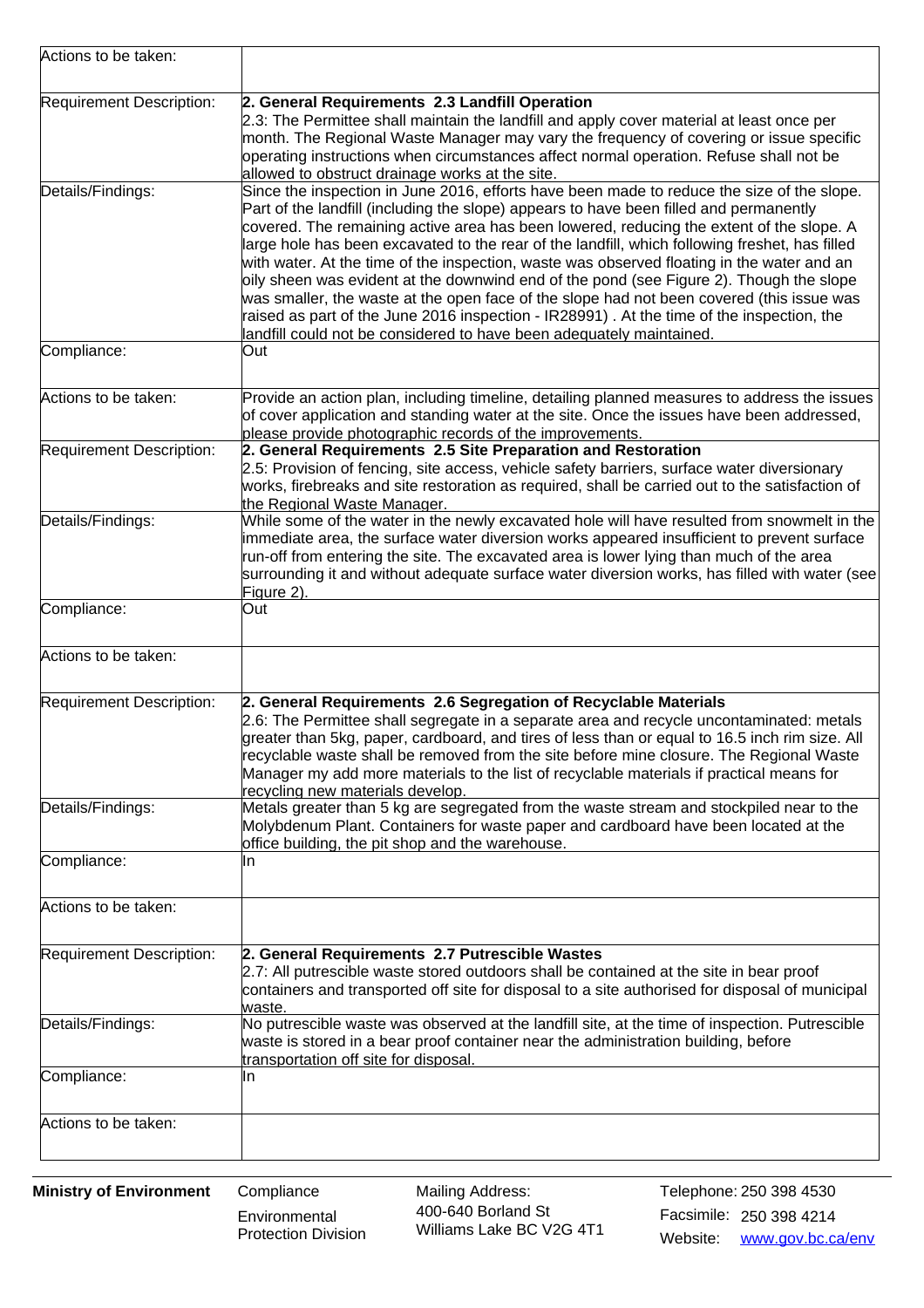## COMPLIANCE HISTORY

2016-06-14 - IR28991 - Onsite inspection. Advisory of Non-Compliance. Failure to provide cover as required. 2012-10-11 - IR6630 - Onsite inspection. Advisory of Non-Compliance. Unauthorized waste on site (putrescible) and failure to segregate recyclable material.

Please be advised that this inspection report may be published on the provincial website within 7 days.

Below are attachments related to this inspection.

If you have any questions about this letter, please contact the undersigned.

Yours truly,

Jack Green

Environmental Protection Officer

cc: Jason Bourgeois, Compliance Section Head, Environmental Protection. Conservation Officer Service

#### **Attachments:**

1) 2017-04-12 PR14590 MPMC Inspection Photos.pdfInspection Photos

| Deliver via:                                                                |                           |
|-----------------------------------------------------------------------------|---------------------------|
| Email: $ X $ Fax:                                                           | Mail: $\vert \vert \vert$ |
| Registered Mail: $\overline{X}$ Hand Delivery: $\overline{ \overline{ \ }}$ |                           |

| <b>Ministry of Environment</b> | Compliance                                  | Mailing Address:                               | Telephone: 250 398 4530 |                            |
|--------------------------------|---------------------------------------------|------------------------------------------------|-------------------------|----------------------------|
|                                | Environmental<br><b>Protection Division</b> | 400-640 Borland St<br>Williams Lake BC V2G 4T1 |                         | Facsimile: 250 398 4214    |
|                                |                                             |                                                |                         | Website: www.gov.bc.ca/env |

### DISCLAIMER:

Please note that sections of the permit, regulation or code of practice referenced in this inspection record are for guidance and are not the official version. Please refer to the original permit, regulation or code of practice.

To see the most up to date version of the regulations and codes of practices please visit http://www.bclaws.ca

If you require a copy of the original permit, please contact the inspector noted on this inspection record or visit: http://www2.gov.bc.ca/gov/topic.page?id=DF89089126D042FD96DF5D8C1D8B1E41&title=Publically%20Viewable%20A uthorizations

It is also important to note that this inspection record does not necessarily reflect each requirement or condition of the authorization therefore compliance is noted only for the requirements or conditions listed in the inspection record.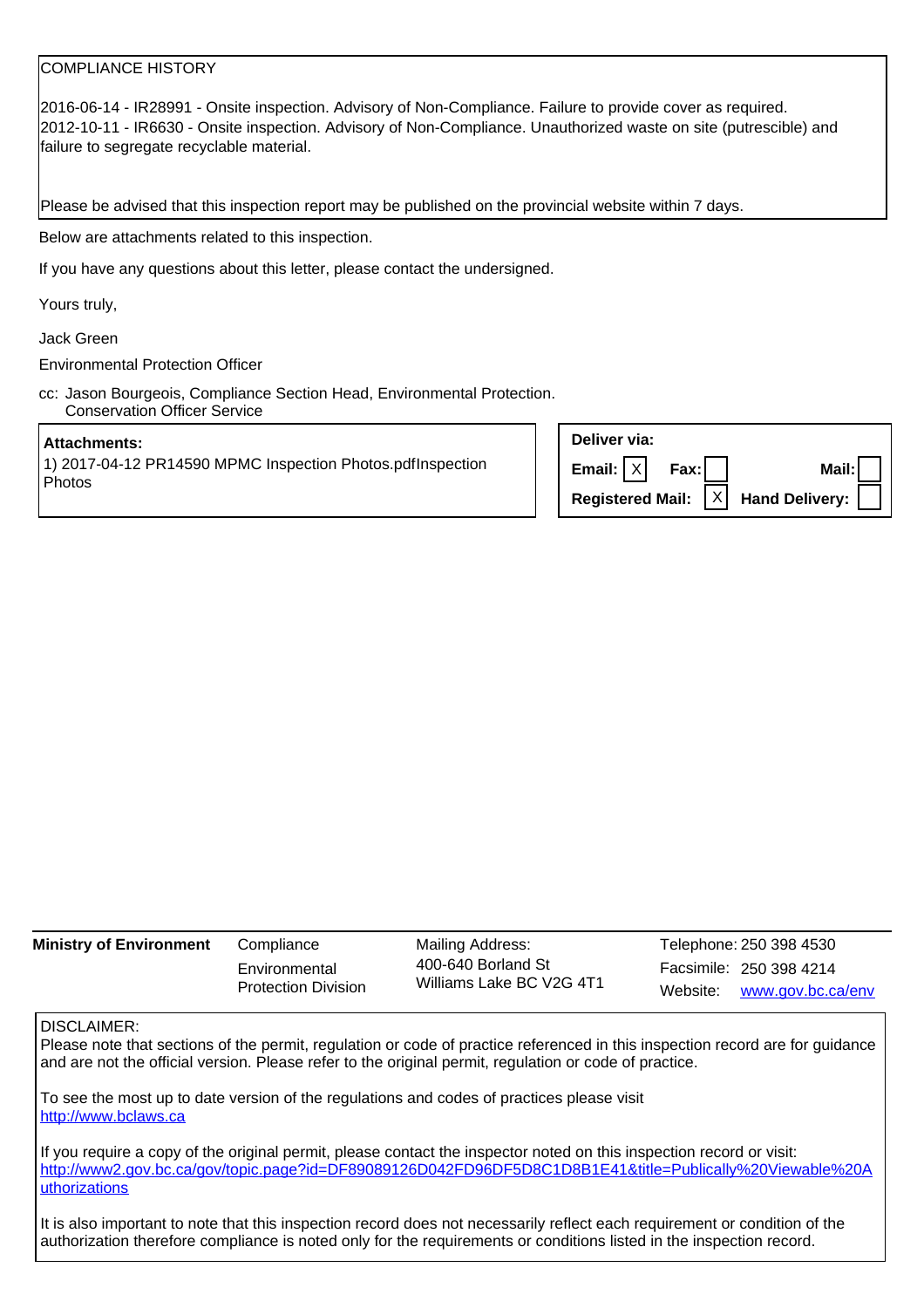# **Ministry of Environment - Photo Record Sheet**

| <b>PR14590</b> | <b>Mount Polley Mining Corporation</b> |
|----------------|----------------------------------------|
| April 12, 2017 | <b>Mount Polley Mine</b>               |

Figure 1. Fuel filter disposed of in the landfill. This is considered hazardous waste and is not authorised for disposal at this site.



Figure 2. Since the last inspection on 14 June 2016, an area has been excavated to the rear of the site. Following freshet, this hole has filled with water and waste material was observed floating in it. An oily sheen was evident at the downwind end of the pool.